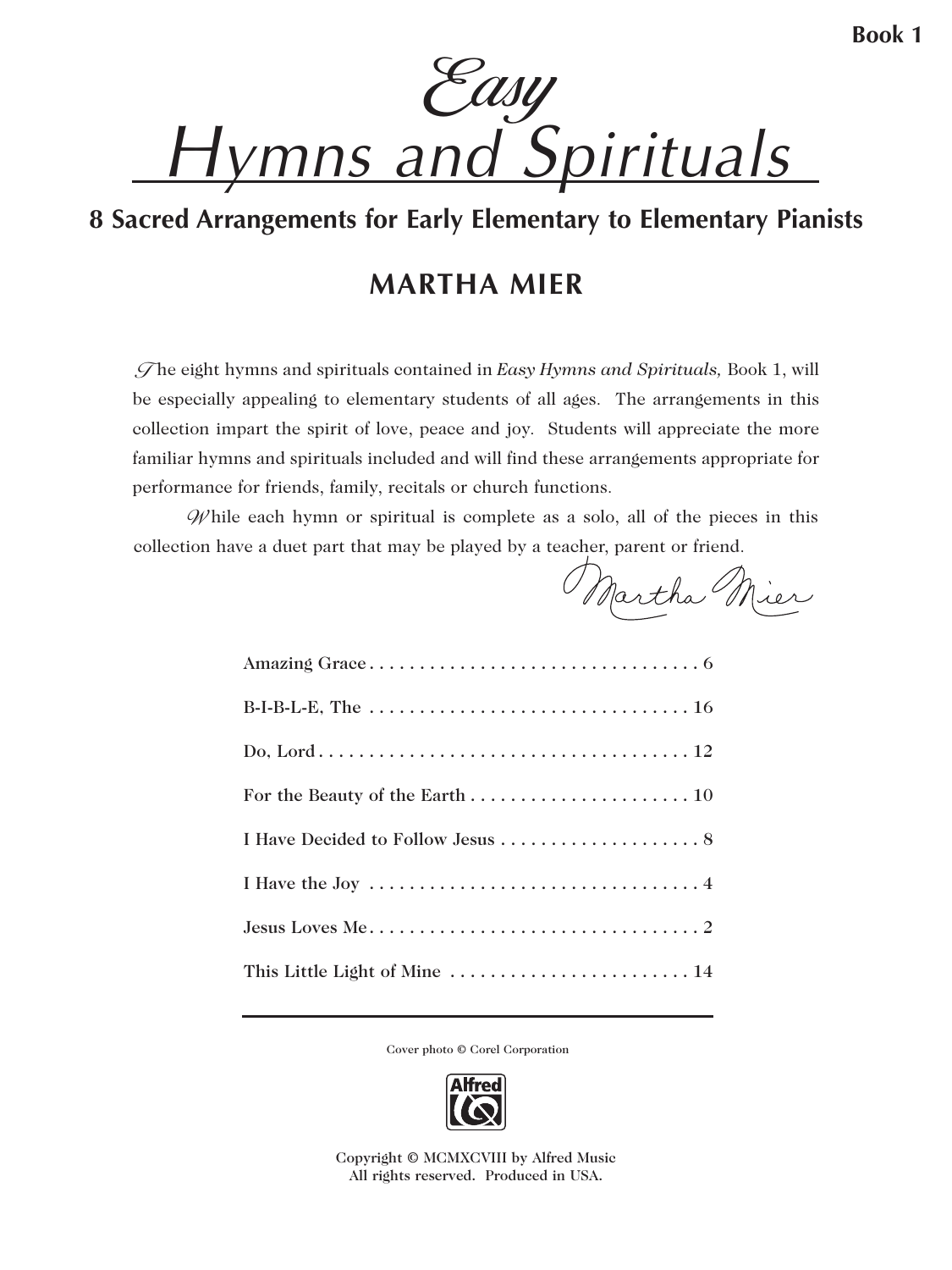Words by Anna B. Warner

Music by William B. Bradbury Arr. by Martha Mier



DUET PART (Student plays one octave higher.)

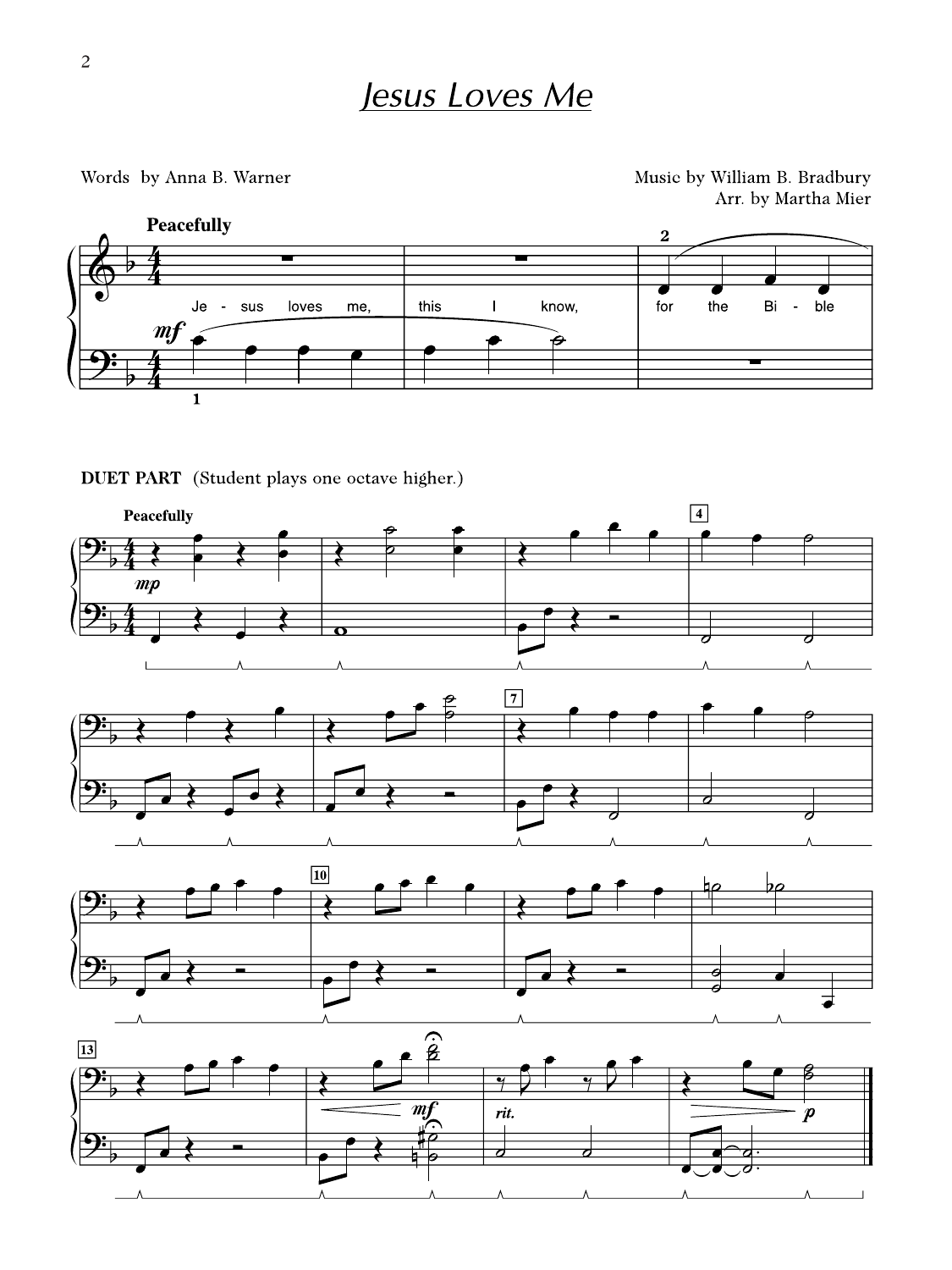## I Have the Joy

Words and music by George W. Cooke Arr. by Martha Mier



DUET PART (Student plays one octave higher.)